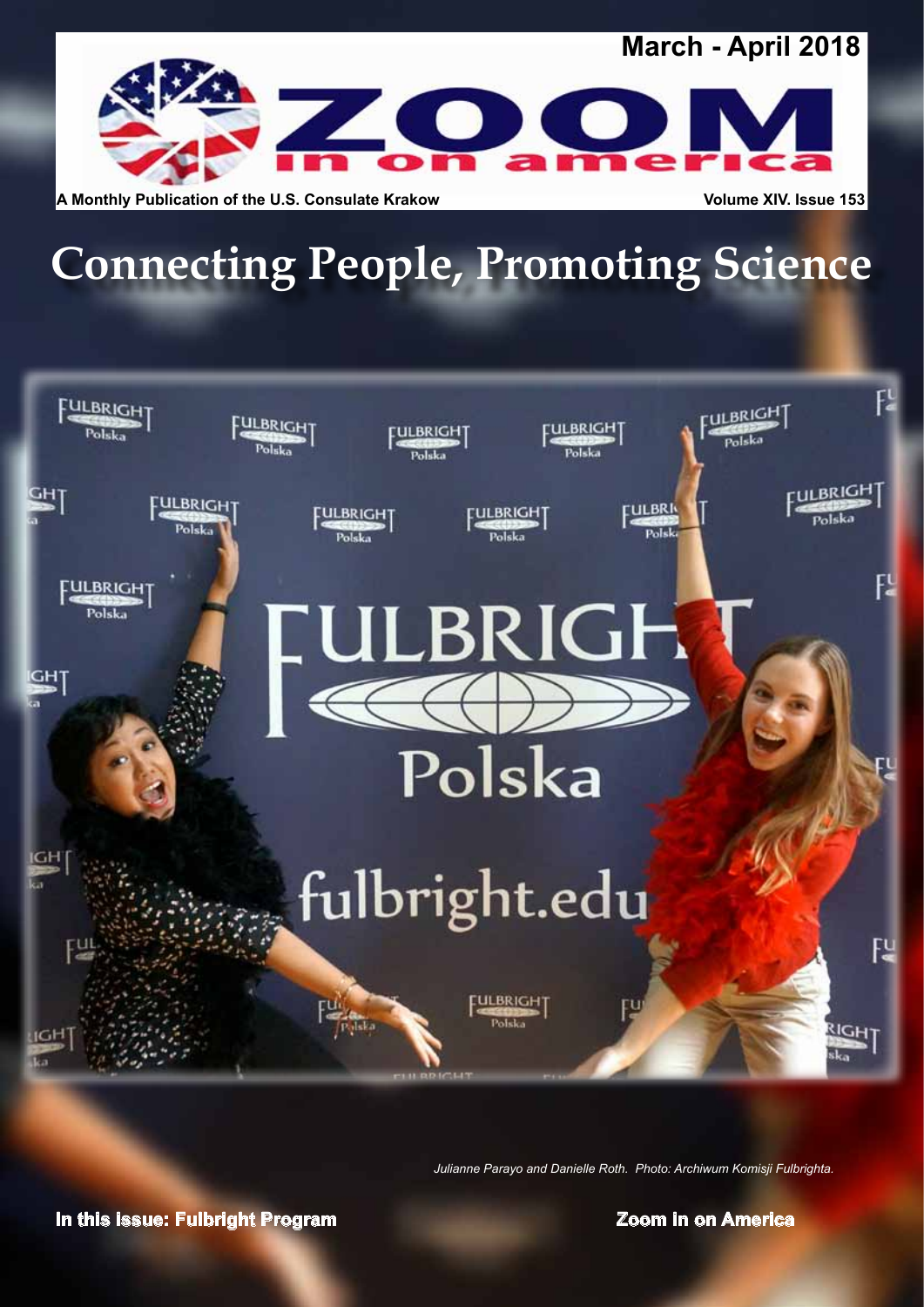# **The Polish-U.S. Fulbright Commission: What is the Fulbright Program?**

Dear Zoom Readers,

It is a great pleasure for the Polish-U.S. Fulbright Commission to be presented in this magazine. Fulbright is a worldwide program that is operated on bilateral basis, meaning in our case that we provide scholarships that allow us to send Poles to U.S. and to host Americans in Poland. It's an academic program, so we aim at graduate level students, doctoral candidates and scholars. But beyond that, what distinguishes Fulbright from many other grant programs, is our emphasis on intercultural exchange and learning. Being a Fulbright grantee encompasses being an informal ambassador of your culture in the host country.

Sometimes our awards are associated with big names from the world of politics or business which might discourage young people from applying, thinking they're not eligible. Not so! It's true that our scholarships are for resourceful people who are achieving good results in their discipline, but one doesn't have to be a genius to be successful in our recruitment. On the other hand, being a Fulbrighter may boost your career and profit in the future, as our scholarship is widely recognized and appreciated all around the world.

In the upcoming academic year 2018-19 over 50 Polish Fulbright awardees will start their adventure in the United States. Our program in Poland has a special focus in promoting STEM (Science, Technology, Engineering and Mathematics) - we'd like to encourage more candidates from these fields to apply and receive an award. That said, we are open to almost all disciplines, as long as candidates can explain their need to study, conduct research or teach in the USA. Will you apply one day?

#### Our Programs

The Polish-U.S. Fulbright Commission offers a wide range of grant programs for students, PhD candidates and postdocs. Fulbright grantees receive a monthly stipend to cover the costs of living in the USA, travel allowance, a lump sum for settling in, as well as partly or fully covered university fee or tuition. Depending on the program, grant duration, and needs of the particular grantee, our scholarships vary between \$15,000 and \$47,000. We also provide grantees with pre-departure orientation, support of our U.S based partner, and an enrichment program during the grant. We encourage all grantees to take part in our alumni program and stay part of national and worldwide network of Fulbrighters.

All of our programs require candidates with academic excellence and a very good command of English. We are also looking for people who are able to show that a stay at an American university fits well with their scientific and professional plans. And last, but not least - we are looking for open-minded, sociable people, who will be positive representatives of Polish culture and academia in the United States.

#### Fulbright Graduate Student Award

Awards are granted to graduates of higher education institutions, who intend to enroll in a graduate program at any accredited U.S. higher education institution (with an exception for medical studies requiring direct contact with patients, LLM, and MBA programs). As a rule, Fulbright grant can cover the first year of studies in the U.S. Given good academic results, our grant can be renewed for the second year.

#### Fulbright Junior Research Award

Awards are granted to doctoral students preparing their Ph.D. at higher education institutions, research institutes, Polish Academy of Science units, international scientific institutes and other scientific units in Poland, in all fields, except for projects which require direct contact with patients who would like to collect materials and conduct research at American universities or research institutions for their doctoral thesis. Grants are provided for a duration of 6 to 9 months.

#### Fulbright Senior Award

This scholarship is for researchers and teachers (who work at universities, research institutes, scientific units of the Polish Academy of Sciences, international scientific institutes and other scientific units in Poland) for the implementation of their own research projects at American universities, non-profit research institutes and some government institutions. Grantees, in addition to the implementation of the research project, can also teach courses. Grants are provided for a duration of 3 to 9 months.

#### Fulbright Slavic Award

The Slavic Award is a 4- or 6-month grant for scholars working in Polish academic institutions who specialize in the culture and history of Poland and East-Central Europe. The grant allows them to teach classes at one of the universities that cooperate with the Polish-U.S. Fulbright Commission.

Other Fulbright Programs available for Polish citizens:

#### Scholar-in-Residence Program

Awards are granted to lecturers and researchers of all fields to primarily undertake teaching activities supporting a U.S. host institution and local community. Awards are offered for a semester or full academic year. Priority is given to host institutions that are minority-serving institutions, community colleges, and liberal arts colleges located in rural areas.

During the stay at the U.S. institution, the grantee conducts lectures and performs other engagements agreed upon with the host institution and, optionally, his/her own research project. Polish grantees are either named specifically by the host institution or selected through a recruit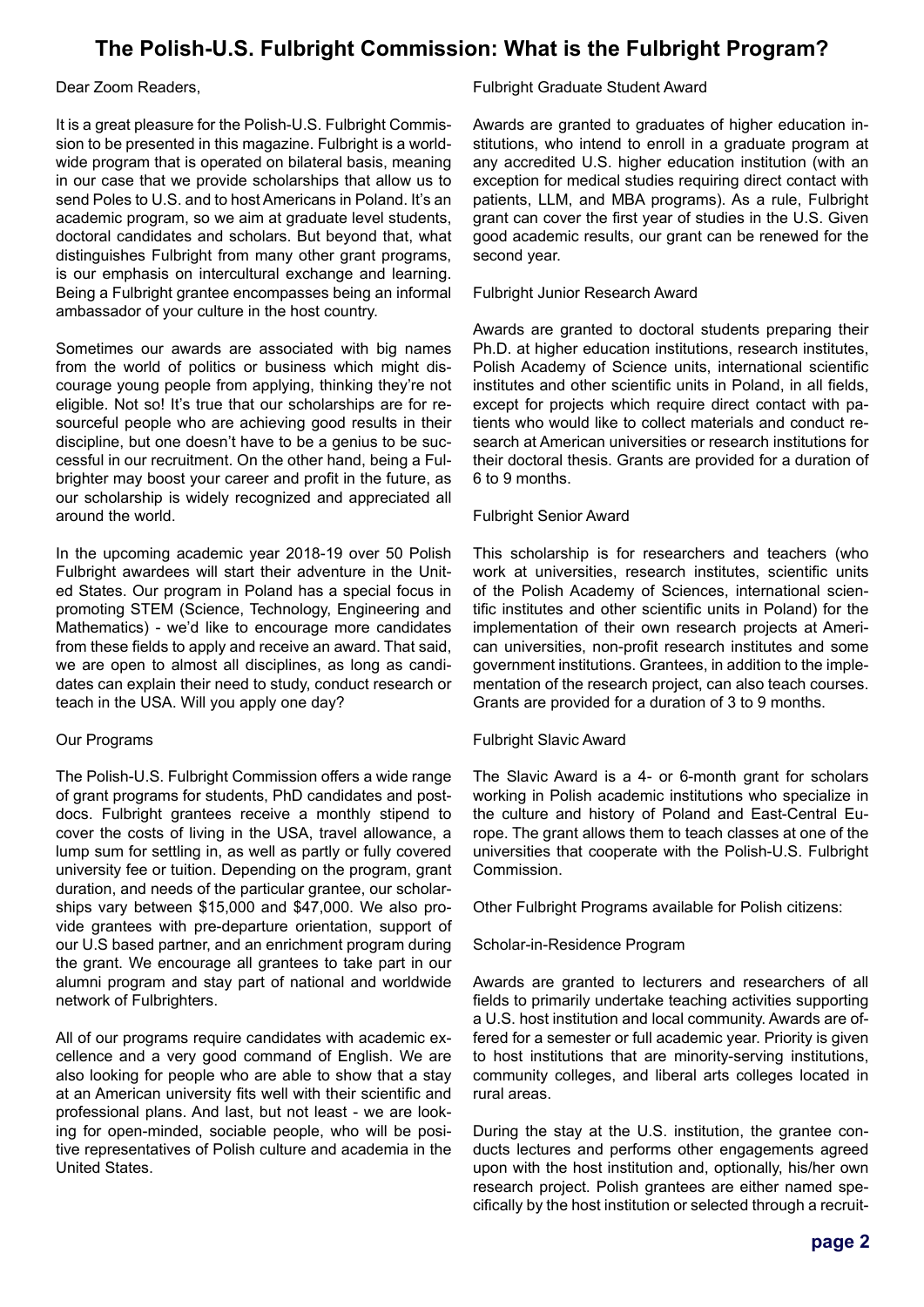ment process administered by CIES/U.S. Department of State and the Fulbright Commission.

#### Fulbright-Schuman Program

This program, administered by the Commission for Educational Exchange between the United States and Belgium, is jointly financed by the U.S. State Department and the European Commission. It funds projects exclusively dealing with U.S.-E.U. relations, E.U. institutions, or E.U. policy.



*Ambassador Paul Jones at End-of-the-Year ceremony on June 9, 2017.* 



*Fulbrighters: Margo Heston, Victoria Mariconti and Matthew Schiesel with Certificates. Photo: Mariusz Kosiński*



**page 3** *Theodore Barton gives a presentation "Jan Karski and the Fight Against a Secret State" on November 20, 2014, Photo AmCorner Radom*

Awards are available to Polish and American students and professionals, including professionals in training (decisionmakers, policy-makers, individuals in industry, the media, politics, academia, and public administration), who wish to study, research, or lecture on a topic relevant to U.S.- E.U. relations, E.U. policy, or E.U. institutions. The results of eligible projects should be relevant to at least two E.U. member states.

Find more information at: https://en.fulbright.edu.pl



*Photo: Mariusz Kosiński American Fulbrighters during Berlin Seminar, March 21, 2018. Photo Archiwum Komisji Fulbrighta*



*Andre Woloshuk at conference in Zabrze, October 19, 2017. Photo: Archiwum Komisji Fulbrighta*



*A workshop at the Gingerbread Museum in Toruń, February 2017. Photo: Archiwum Komisji Fulbrighta*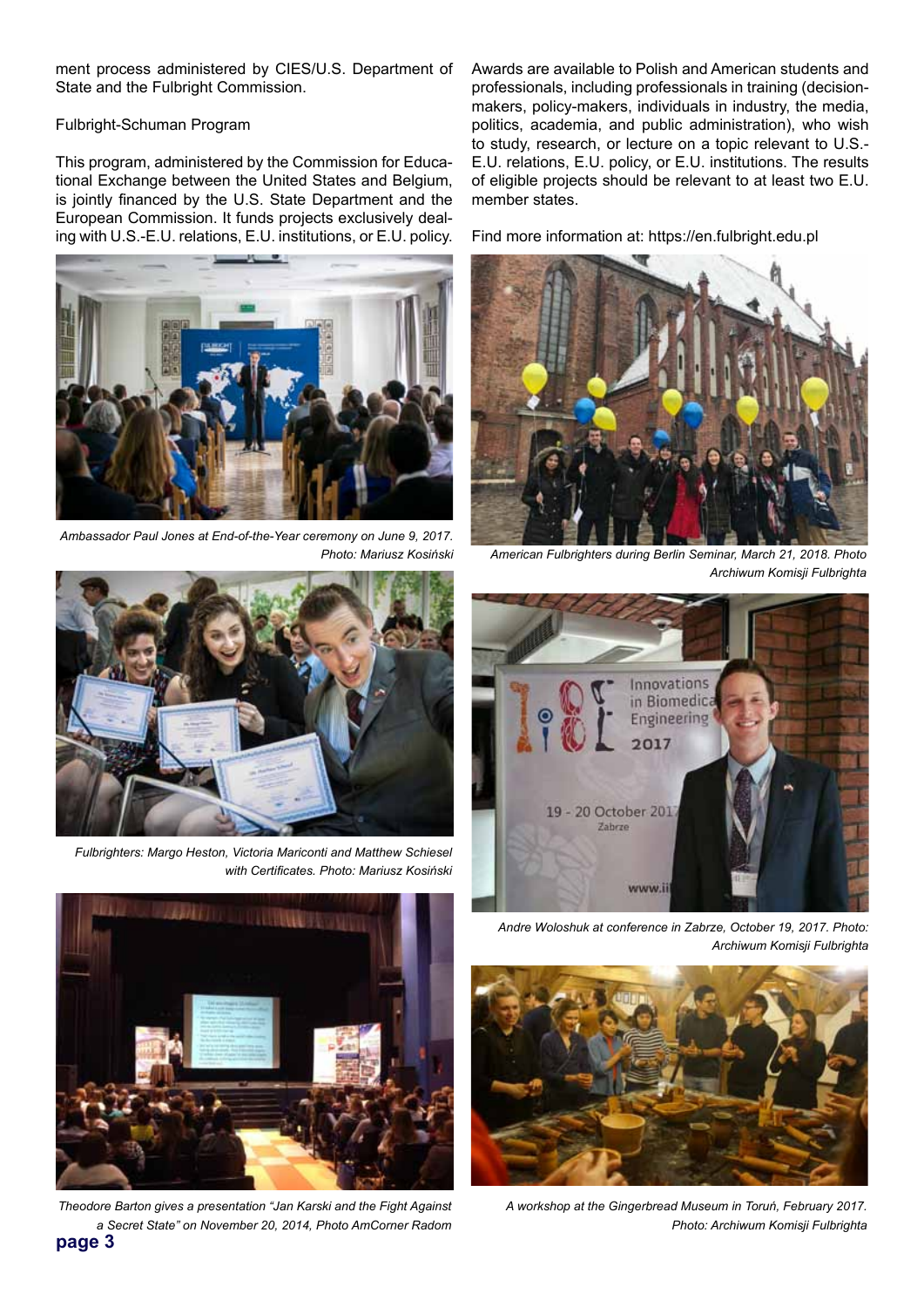# **J. William Fulbright - The Man Behind the Program**

J. William Fulbright was a prominent and gifted American statesman of the 20th century. His unequaled contribution to international affairs and his tenure as the longest serving chairman of the Senate Foreign Relations Committee distinguished his political career of over thirty years in the United States Congress. He had profound influence on America's foreign policy, and his vision for mutual understanding shaped the extraordinary exchange program bearing his name.

With the support of the United States government and through bination-

al partnerships with foreign governments, the Fulbright Scholarship Program sponsors U.S. and foreign participants for exchanges in all areas of endeavor, including the sciences, business, academe, public service, government, and the arts and continues to increase mutual understanding between the people of the United States and the people of other countries.

His legislation establishing the Fulbright Program passed the Senate by unanimous consent in 1946 and drew strength from the United States' national commitment to develop post war leadership and engage constructively with the community of nations. The first participants in the Fulbright Program went overseas in 1948, funded by war reparations and foreign loan repayments to the United States. This program has had extraordinary impact around the world. There have been more than 380,000 Fulbright students, scholars and teachers; many of them have made significant contributions within their countries, including the United States, as well as to the overall goal of advancing mutual understanding.

J. William Fulbright was born on April 9, 1905 in Sumner, Missouri. He was educated at the University of Arkansas where he earned a B.A. degree in political science in 1925. He then attended Oxford University where he received an M.A. degree and was transformed by his international experience.

When Fulbright returned to the United States, he studied law at The George Washington University in Washington, DC. During the 1930s, he served in the Justice Department and was an instructor at The George Washington University Law School. In 1936, he returned to Arkansas where he was a lecturer in law and, from 1939 to 1941, president of the University of Arkansas, at the time the youngest university president in the country.

He ran for political office in 1942 and was elected to the U.S. House of Representatives; he entered Congress in January 1943 and was appointed to the Foreign Affairs Committee. In September of that year, the House adopted the Fulbright Resolution supporting an international peace-keeping mechanism encouraging United States



participation in what became the United Nations. His leadership on this issue brought national attention to Congressman Fulbright.

In November 1944, he was elected to the U.S. Senate and served there from 1945 through 1974, becoming one of the most influential and best-known members of the Senate. In 1949, Senator Fulbright became a member of the Senate Foreign Relations Committee. From 1959 to 1974 he served as chairman of the committee.

*Photo © AP Images*

His Senate career was marked by notable instances of principled dissent. In 1954, he was the only Senator to

vote against an appropriation for the Permanent Subcommittee on Investigations, which was chaired by Senator Joseph R. McCarthy; and, in 1961, he lodged serious objections to President Kennedy in advance of the Bay of Pigs invasion. However, Senator Fulbright also worked to build national consensus, for instance, he supported creating a national center for the arts, and his initial legislation led to the founding of the Kennedy Center for the Performing Arts.

He was particularly in the spotlight as a powerful voice in the turbulent Vietnam War era, when he chaired the Senate hearings on U.S. policy and the conduct of the war. In 1963 Walter Lippman wrote of Fulbright: "The role he plays in Washington is an indispensable role. There is no one else who is so powerful and also so wise, and if there were any question of removing him from public life, it would be a national calamity."

After serving five consecutive terms in the U.S. Senate, Senator Fulbright was defeated in Arkansas' 1974 Democratic primary. He then served as counsel to the Washington law firm of Hogan & Hartson and remained active in support of the Fulbright Program. He received numerous awards from governments, universities, and educational organizations around the world for his efforts on behalf of education and international understanding. In 1993, he was presented the Presidential Medal of Freedom by President Clinton.

Senator Fulbright was married to Elizabeth Williams Fulbright for more than fifty years, from 1932 until her death in 1985. They had two daughters, Roberta Fulbright Foote and Elizabeth Fulbright Winnacker. Senator Fulbright married Harriet Mayor in 1990.

On February 9, 1995, Senator J. William Fulbright died in Washington, DC at the age of 89.

*Text from the website of Bureau of Educational and Cultural Affairs: https://eca.state.gov/fulbright/about-fulbright/history/jwilliam-fulbright*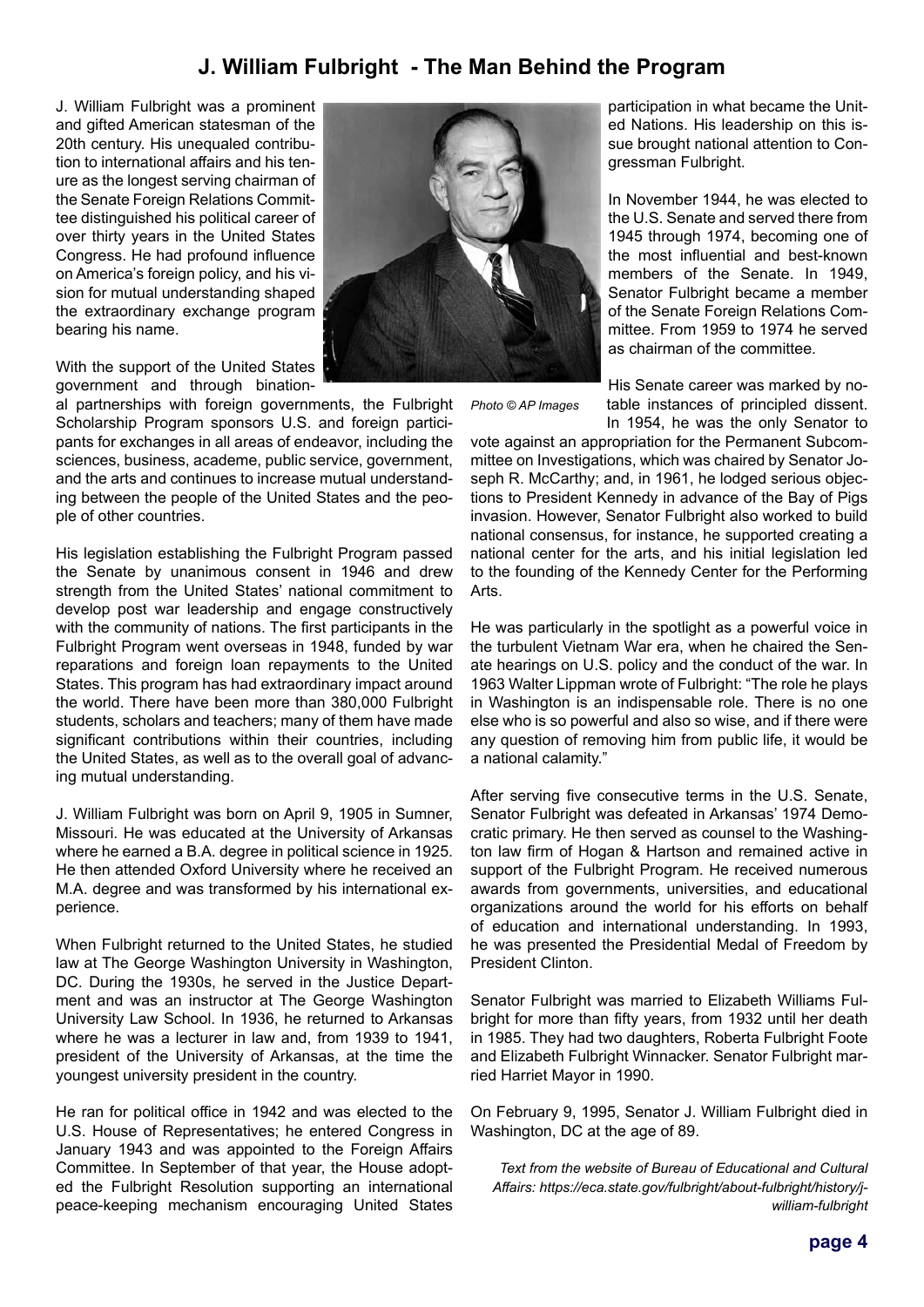# **Fulbright Student Researcher - Ivey Barker**

Fulbright Student Researcher

Name: Ivey Barker

• Project Title: Beyond the Banks of the Vistula: Scientific Preservation of Paper-Based Cultural Heritage Project Summary:

Ivey is conserving two hand-written Hebrew manuscripts one on paper and one on vellum - at the National Archives in Krakow. In collaboration with the Laboratory of Analysis and Nondestructive Investigation of Heritage Objects (LANBOZ) at the National Museum in Krakow, she is also conducting advanced scientific techniques to analyze and assess the deterioration of the manuscripts.

Senator J. William Fulbright established the Fulbright Program, "…to bring a little more knowledge, a little more reason, and a little more compassion into world affairs and thereby increase the chance that nations will learn at last to live in peace and friendship." As a researcher and representative of the United States in Krakow, I strive to embody these core values.

I continue to gain "a little more knowledge" in the field of analysis and non-destructive research of cultural heritage at LANBOZ. One of the Hebrew manuscripts I am conserving, an eighteenth century legal manuscript on paper, underwent a series of scientific investigations last week, prior to conservation treatment. The manuscript was examined using x-ray fluorescence (XRF), confirming the presence of iron sulfate in the ink, as well as additional tests to determine the overall materiality and condition of the manuscript. The manuscript will be analyzed again in July, post conservation treatment. The information obtained from the scientific examinations will inform upcoming conservation treatments, storage requirements, and exhibition parameters.

In the upcoming months, scientific analysis will be conducted on the second object I am conserving, a Torah on vellum. In preparation for analysis, I have been stabilizing the Torah using various techniques. On the right are images of the dry cleaning process, which involves the removal of surface dirt and debris.

My main objective, not only in my current research, is to preserve cultural heritage for future generations. The eighteenth century legal manuscript – with texts in Hebrew, Yiddish, and Polish – offer an incomparable glimpse into historic legal proceedings of the local community. Entries contain historic legal records related to property ownership, debt, trade issues, prenuptial agreements, and dowries. The sense of honor and humility I feel working with manuscripts of such significance gives me "a little more reason" to advocate for and contribute to the preservation of cultural heritage worldwide.

Research aside, the collaborative nature of outside scholars from universities and conservation institutes has dramatically increased my desire to engage in future interna-











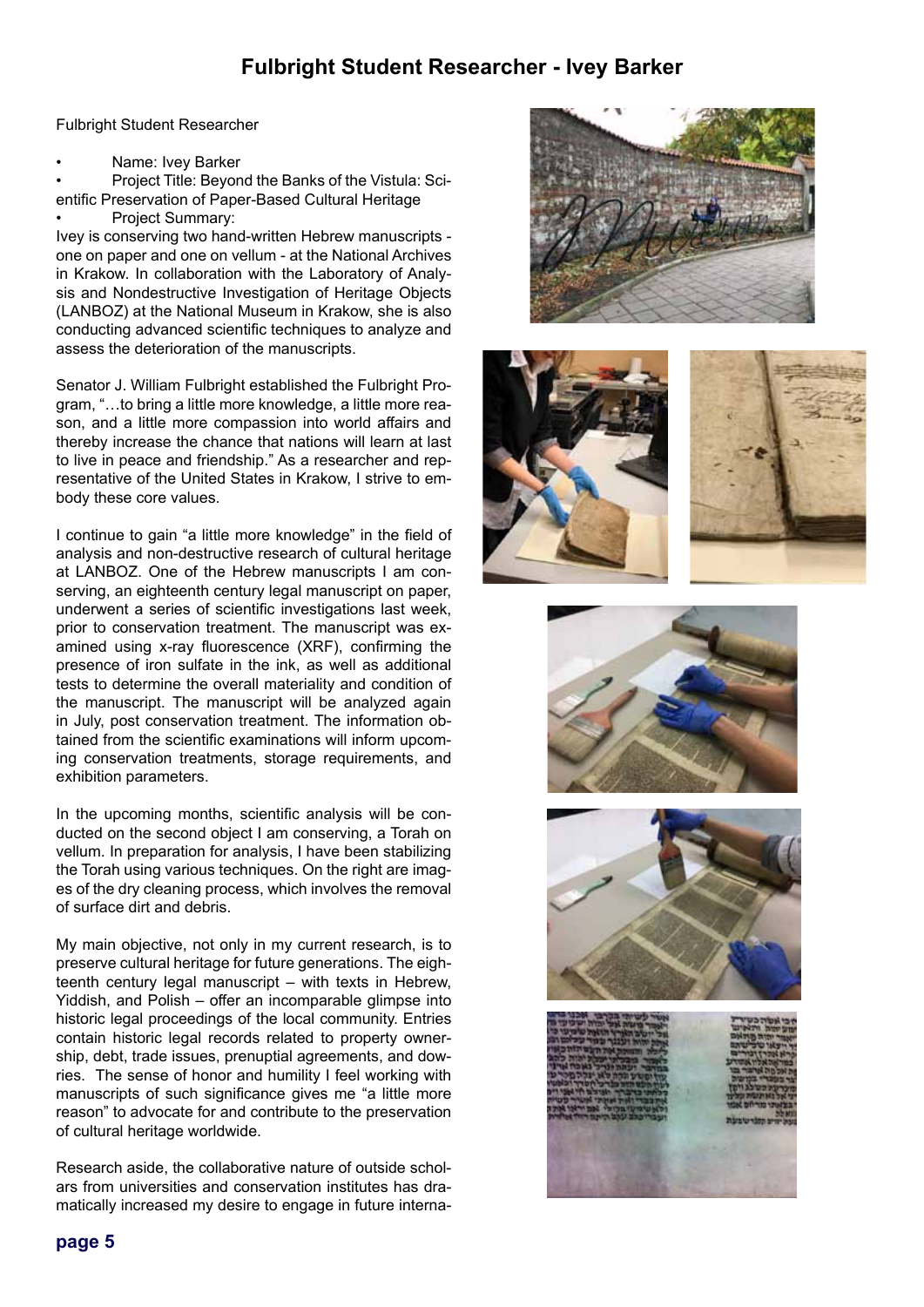tional exchanges and the probability of making a positive impact in the field. Their dedication in helping me succeed has forever altered my perspective on how research is, and should be conducted.

As part of my Fulbright experience, I have engaged in a variety of community outreach projects. Removing myself from the research environment gave me "a little more compassion." Most notably, I assisted two Krakow School of Art and Fashion Design students in drafting clothing patterns from original designs. I plan to participate in fashion and jewelry design courses over the summer as a way of exploring and incorporating Polish design aesthetics into my life.

Learn More:

• Fulbright Poland, American Grantees:

https://en.fulbright.edu.pl/current-american-grantees/ • National Museum Krakow, Laboratory of Analy-

sis and Nondestructive Investigation of Heritage Objects (LANBOZ):

http://mnk.pl/laboratory-of-analysis-and-nondestructiveinvestigation-of-heritage-objects/page/1

• National Archives Krakow, Archival Conservation: http://www.ank.gov.pl/en/prevention-and-care/conservation-of-archival-materials



Special Thanks:

Fulbright Polska National Archives Krakow National Museum Krakow

*Text and photos Ivey Barker*

### **Briana Krewson Teaches English in Rzeszow**

#### **My time in Rzeszów with Participation in the Fulbright Program has taught me a lot about confidence, authority, independence, and diplomacy.**

Since October, I've been teaching English at Uniwersytet Rzeszowski for two departments: the Institute of English Studies and the Center for Foreign Languages. Half of my students are second-years who I drill on speaking and writing in English. The other half of my students, some first-years and some Master's students, are learning biological English from me.

In my time outside the classroom, I engage in community outreach. I volunteer with adults in Rzeszów so they can practice their English with a native speaker. I also teach weekly at different primary schools and high schools in Rzeszów, sometimes travelling to towns outside of Rzeszów to teach students under-exposed to native speakers. I've held multiple workshops for university students, I organized International Education Week activities, and I am mentoring a Polish high schooler through the USA college application. I organized Poland's Fulbrighters to come to a Holocaust Commemoration conference at my university, whereby participants traveled to multiple small villages in the southeastern region of Poland. I also recently represented Fulbright Polska at the Berlin Seminar. I spend my free time exploring European culture. I've traveled to a majority of countries throughout Europe, and, more importantly, I've travelled to every major city in Poland, learning about Polish history, traditions, nature, holidays, and regions. My Fulbright grant has opened my eyes to appreciating languages, customs, currencies, and eatery. I'm excited to share my newfound perspectives in America, where I will become a "teacher" of health. *Text and photo Briana Krewson*



**page 6**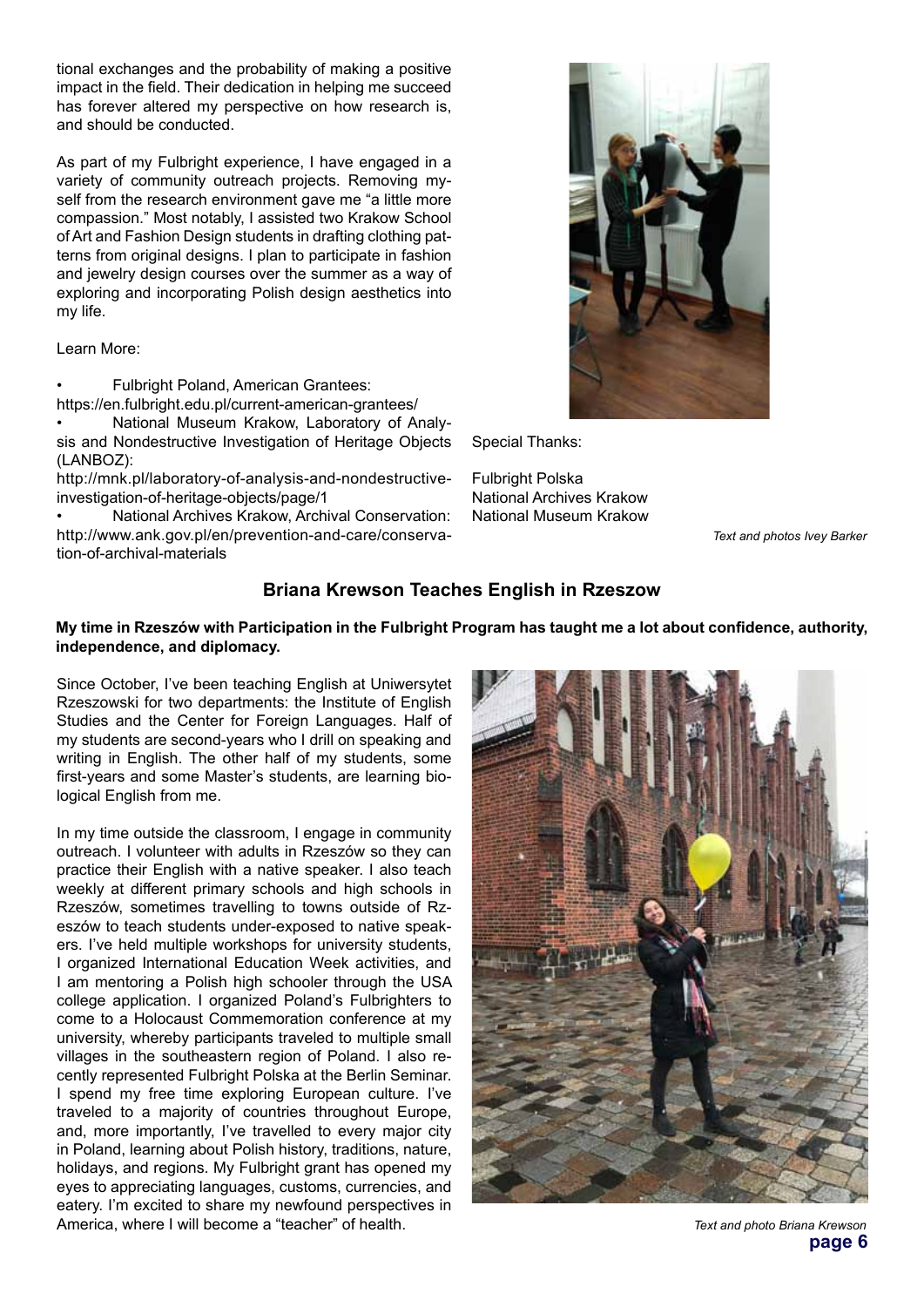# **ACTIVITY PAGE**

## **March-April 2018 TRIVIA QUESTION**

Who created the Fulbright Program?

**Send the answer (with your home address) to: KrakowAIRC@state.gov**

**The 4th, 5th and 7th correct answer will be awarded with a book prize**

**Deadline: May 15, 2018**

**January-February 2018 Answer:** 

**Oakland Bay Bridge** 

**The winners are: Ewelina from Krakow, Zbigniew from Zdunska Wola and Alicja from Krakow**

 **CONGRATULATIONS!!! The prize will be sent to you by mail.**



**Zoom is online at www.usinfo.pl/zoom/**

**Free subscription KrakowAIRC@state.gov**

**Contact us at KrakowAIRC@state.gov**

**American Information Resource Center Krakow Konsulat Generalny USA ul. Stolarska 9, 31-043 Krakow KrakowAIRC@state.gov**

Exercise 1. Reading

Read the articles on pp.: 2-6 and decide whether the sentences below are true or false:

1. Participation in the Fulbright Program can teach you a lot about confidence, authority, independence, and diplomacy.

2. J. William Fulbright was a prominent and gifted American pianist of the 20th century.

3. The Fulbright Slavic Award is a 1-month grant for scholars working in Polish academic institutions who specialize in the culture and history of Poland and East-Central Europe.

4. Fulbright had profound influence on America's foreign policy, and his vision for mutual understanding shaped the extraordinary exchange program bearing his name.

5. Fulbright academics help teach English.

Exercise 2. Speaking

Work in pairs.

What does a teaching job involve? Think and put down a list of advantages of the teaching profession while your partner should prepare a list of disadvantages.

When you finish compare your lists and discuss the advantages and disadvantages you have listed. Can you give an example of each from your classroom experience?

Would you make a good teacher? What characteristics should a good teacher have?

Finally, describe to your partner the best teacher you have ever had.

#### Exercise 3. Reading

Scan read the articles on pp. 5-6 and decide who wrote the sentences below: Briana or Ivey.

1. In my time outside the classroom, I engage in community outreach.

2. I assisted two Krakow School of Art and Fashion Design students in drafting clothing patterns from original designs.

3. I plan to participate in fashion and jewelry design courses over the summer as a way of exploring and incorporating Polish design aesthetics into my life.

4. Half of my students are second-years who I drill on speaking and writing in English.

5. I've traveled to a majority of countries throughout Europe, and, more importantly, I've travelled to every major city in Poland, learning about Polish history, traditions, nature, holidays, and regions.

6. Research aside, the collaborative nature of outside scholars from universities and conservation institutes has dramatically increased my desire to engage in future international exchanges and the probability of making a positive impact in the field.